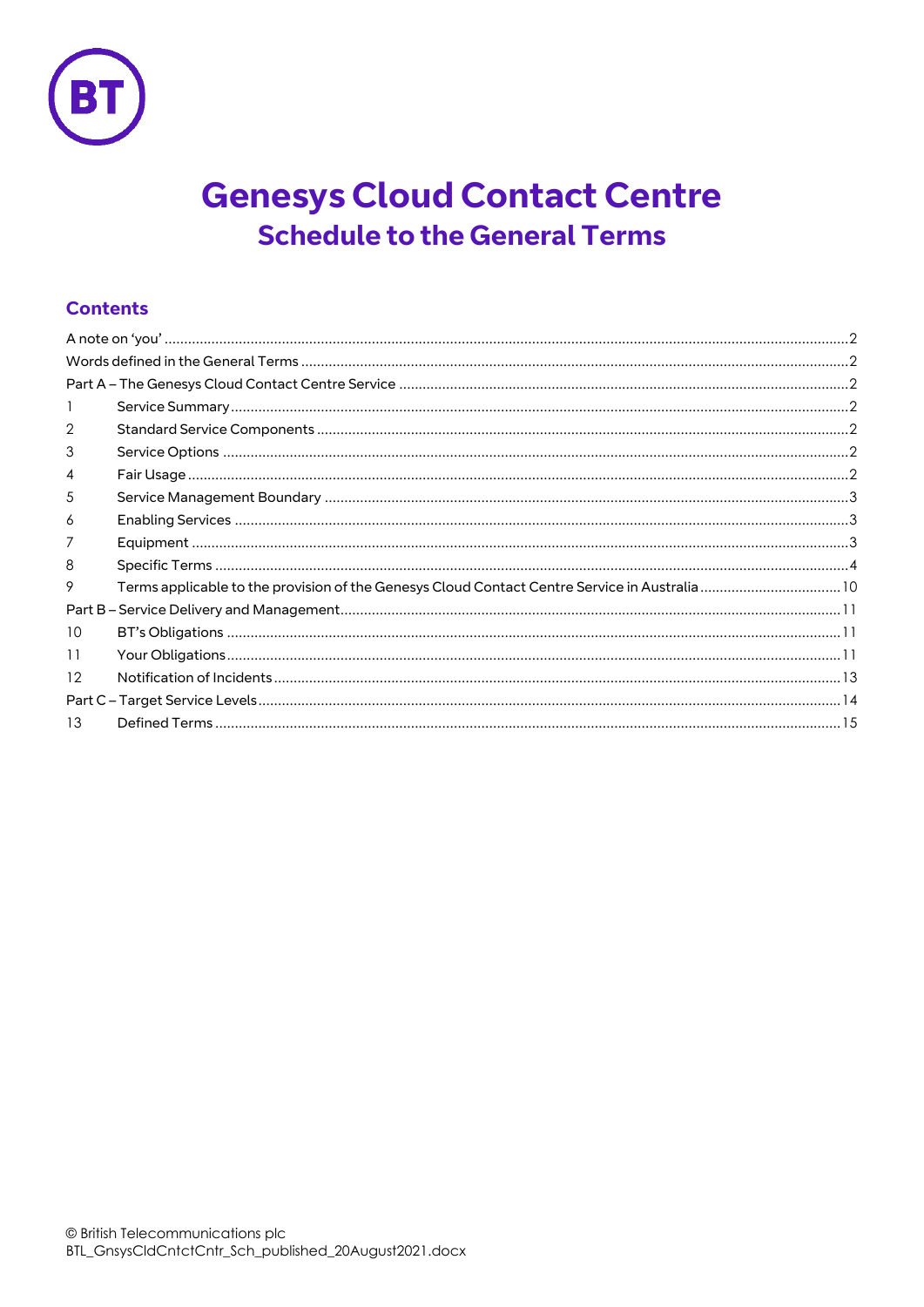

#### <span id="page-1-0"></span>**A note on 'you'**

'You' and 'your' mean the Customer.

#### <span id="page-1-1"></span>**Words defined in the General Terms**

Words that are capitalised but have not been defined in this Schedule have the meanings given to them in the General Terms.

# <span id="page-1-2"></span>**Part A – The Genesys Cloud Contact Centre Service**

#### <span id="page-1-3"></span>**1 Service Summary**

- 1.1 BT will provide you with an omni-channel cloud-based contact centre enabling voice, chat, email and social channels, comprising:
	- 1.1.1 the Standard Service Components; and
	- 1.1.2 any of the Service Options as set out in any applicable Order,

up to the point of the Service Management Boundary as set out in Paragraph [5](#page-2-0) ("**Genesys Cloud Contact Centre Service**").

#### <span id="page-1-4"></span>**2 Standard Service Components**

BT will provide you with all the following standard service components ("**Standard Service Components**") in accordance with the details as set out in any applicable Order:

#### <span id="page-1-7"></span>2.1 **Genesys Cloud Packages:**

You will choose one of the following Genesys Cloud Packages, the features of which will be set out in the Order:

- 2.1.1 Genesys Cloud 1: a basic voice only hosted contact centre;
- 2.1.2 Genesys Cloud 2: an omni-channel contact centre with chat and email; or
- 2.1.3 Genesys Cloud 3: an all in one omni-channel including social media, screen recording and workforce management.
- 2.2 **BT Standard Service Delivery:** BT will provide the following support for your Genesys Cloud Package and any other Service Options you select in addition to the Service Desk:
	- 2.2.1 technical support, troubleshooting, diagnostics and incident resolution based on the priority levels set out below which BT may change from time to time:
		- (a) Priority 1 service outage or significant degradation affecting all or significant numbers of Users' ability to use the Genesys Cloud Contact Centre Service, where no workaround is available;
		- (b) Priority 2 a significant interruption to Users' ability to fully use all features of the Genesys Cloud Contact Centre Service with other functionalities remaining operational;
		- (c) Priority 3 minimal interruption that does not prevent the operation of the Genesys Cloud Contact Centre Service, issue affecting individual Users; and
		- (d) Priority 4 the Genesys Cloud Contact Centre Service is operational. Requests for information, password resets, global access numbers.
	- 2.2.2 monitoring, creation, administration and management (excluding in-life changes to service delivery) of the Genesys Cloud Contact Centre Service including sending communications to the Customer Contact with ongoing guidance and advice on how to best use the Genesys Cloud Contact Centre Service;
	- 2.2.3 strategy planning to help adoption of the Genesys Cloud Contact Centre Service by Users;
- 2.3 **Service Integration Assistance:** BT will provide you with assistance for your service integration.:
	- 2.3.1 confirmation from BT that applications or software you request to integrate with the Genesys Cloud Contact Centre Service is compatible with the Service;
	- 2.3.2 you ensuring that you have all necessary consents, licences or other authorisations required to use, and allow BT to integrate, the applications or software with the Genesys Cloud Contact Centre Service; and
	- 2.3.3 you complying with all instructions, implementation and deployment steps that BT notifies you of.

#### <span id="page-1-5"></span>**3 Service Options**

- 3.1 BT will provide you with any of the options ("**Service Options**") as set out in any applicable Order and in accordance with the details as set out in that Order.
- 3.2 Service Options may not be available in all countries.

#### <span id="page-1-6"></span>**4 Fair Usage**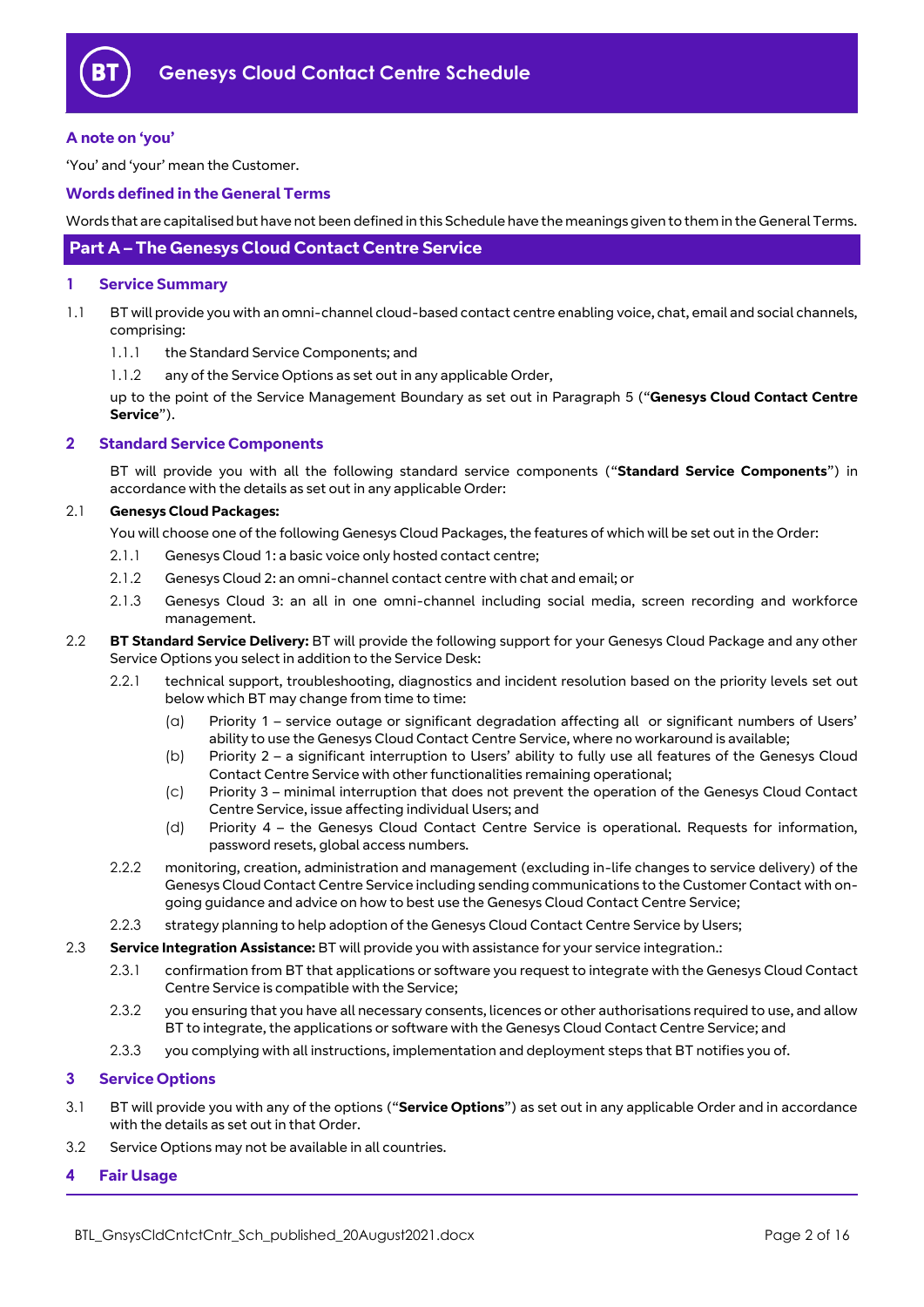

- 4.1 Your Genesys Cloud Plan includes fair usage allowance on data storage, basic routing/IVR usage and API usage which is set out in your Order.
- 4.2 If you exceed these allowances in a given month, you will be billed at the agreed overage rate for consumption over the allocation amount as set out in your Order.

## <span id="page-2-0"></span>**5 Service Management Boundary**

- <span id="page-2-4"></span>5.1 BT will provide and manage the Genesys Cloud Contact Centre Service in accordance with Parts A, B and C of this Schedule and as set out in any applicable Order up to the demarcation points where your voice and data services (including any equipment managed or controlled by you) interconnects with:
	- 5.1.1 For voice connectivity: the Edge Server(s) used by the Genesys Cloud Contact Centre Service; and
	- 5.1.2 For data connectivity: the Cloud Contact Genesys Firewall(s) used by the Genesys Cloud Contact Centre Service,

#### ("**Service Management Boundary**").

- 5.2 BT will have no responsibility for the Genesys Cloud Contact Centre Service outside the Service Management Boundary.
- 5.3 BT does not make any representations, whether express or implied, about whether the Genesys Cloud Contact Centre Service will operate in combination with any Customer Equipment or other equipment and software.
- 5.4 BT does not guarantee that the Genesys Cloud Contact Centre Service will be provided uninterrupted.
- 5.5 BT does not guarantee the security of the Genesys Cloud Contact Centre Service against unauthorised or unlawful access or use.
- 5.6 BT will not be responsible for use of Genesys Cloud Contact Centre Service by you, your Users and/or any third party whether authorised or not.

#### <span id="page-2-1"></span>**6 Enabling Services**

- <span id="page-2-3"></span>6.1 You will have the following services in place that will connect to the Genesys Cloud Contact Centre Service and are necessary for the Genesys Cloud Contact Centre Service to function and will ensure that these services meet the minimum technical requirements that BT specifies:
	- 6.1.1 a service supplied by BT that enables inbound Telephony calls;
	- 6.1.2 a service supplied by BT that enables outbound Telephony calls;
	- 6.1.3 computer hardware, software and telecommunications equipment and services necessary to access and use the Genesys Cloud Contact Centre Service;
	- 6.1.4 BT IP service, where you use Genesys Cloud Contact Centre Service via a dedicated voice network model; and
	- 6.1.5 an Internet connection, where you use Genesys Cloud Contact Centre Service via a cloud voice network,

#### (each an "**Enabling Service**").

6.2 If BT provides you with any services other than the Genesys Cloud Contact Centre Service (including, but not limited to any Enabling Service) this Schedule will not apply to those services and those services will be governed by their separate terms.

#### <span id="page-2-2"></span>**7 Equipment**

7.1 This Paragrap[h 7](#page-2-2) will apply to any equipment BT provides to you as set out in the Order, including any Edge Servers. All equipment will remain BT Equipment.

#### 7.2 **Use of BT Equipment**

- In relation to BT Equipment you will:
- 7.2.1 keep the BT Equipment safe and without risk to health;
- 7.2.2 only use the BT Equipment, or allow it to be used, in accordance with any instructions or authorisation BT may give and for the purpose for which it is designed:
- 7.2.3 not move the BT Equipment or any part of it from the Site(s) without BT's written consent and you will pay BT's costs and expenses reasonably incurred as a result of such move or relocation;
- 7.2.4 not make any alterations or attachments to, or otherwise interfere with, the BT Equipment nor permit any person (other than a person authorised by BT) to do so, without BT's prior written consent and, if BT gives its consent, agree that any alterations or attachments are part of the BT Equipment;
- 7.2.5 not sell, charge, assign, transfer or dispose of (except as set out in Paragrap[h 7.4\)](#page-3-1) or part with possession of the BT Equipment or any part of it;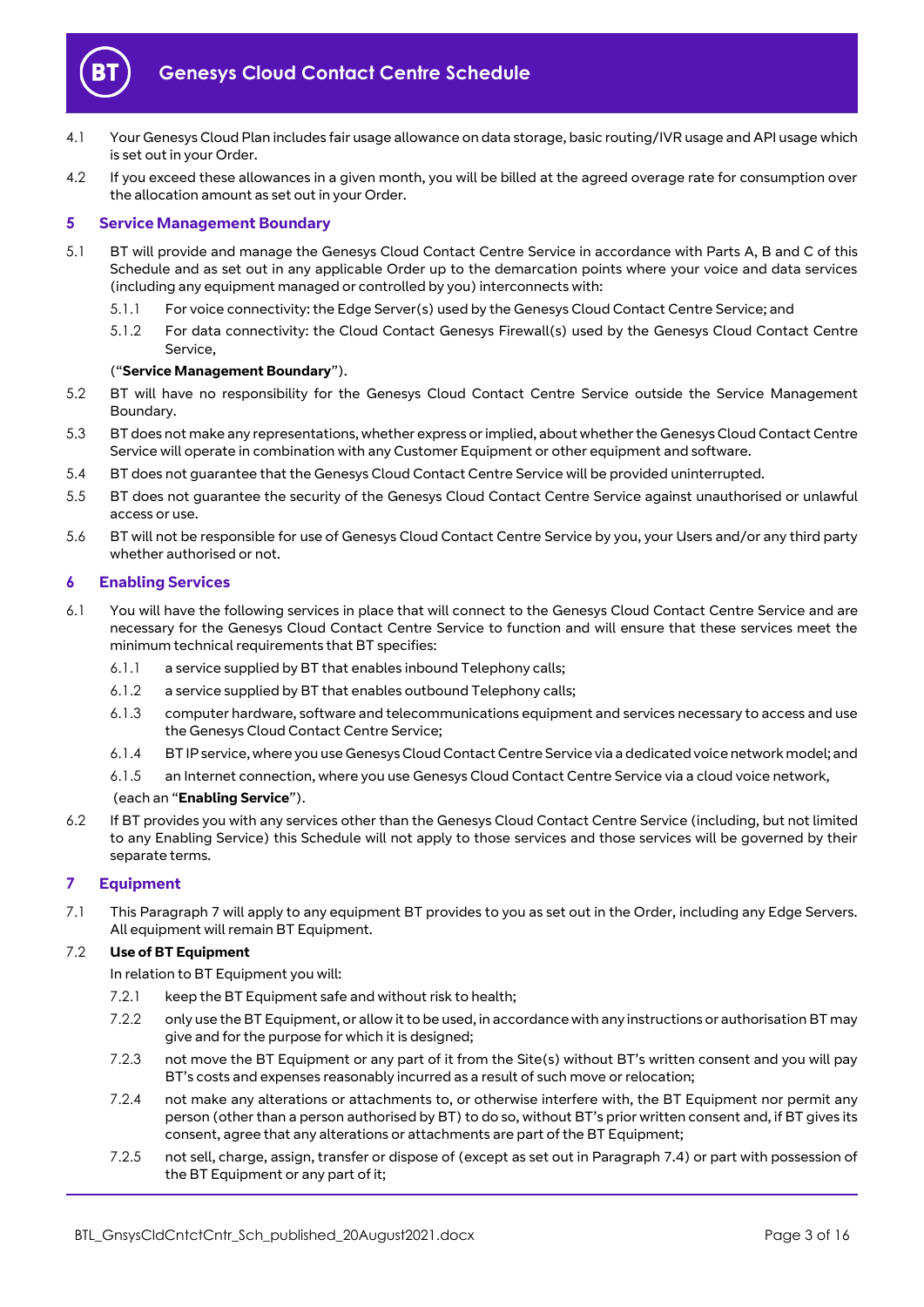

- 7.2.6 not allow any lien, encumbrance or security interest over the BT Equipment, nor pledge the credit of BT for the repair of the BT Equipment or otherwise;
- 7.2.7 not claim to be owner of the BT Equipment and ensure that the owner of the Site(s) will not claim ownership of the BT Equipment, even where the BT Equipment is fixed to the Site(s);
- 7.2.8 obtain appropriate insurance against any damage to or theft or loss of the BT Equipment;
- 7.2.9 in addition to any other rights that BT may have, reimburse BT for any losses, costs or liabilities arising from your use or miss-use of the BT Equipment or where the BT Equipment is damaged, stolen or lost, except where the loss or damage to BT Equipment is a result of fair wear and tear or caused by BT;
- 7.2.10 ensure that the BT Equipment appears in BT's name in your accounting books;
- 7.2.11 where there is a threatened seizure of the BT Equipment, or an Insolvency Event applies to you, immediately provide BT with Notice so that BT may take action to repossess the BT Equipment; and
- 7.2.12 notify any interested third parties that BT owns the BT Equipment.

#### 7.3 **BT Equipment**

BT Equipment will remain BT's property at all times and risk in BT Equipment will pass to you upon delivery, whether or not the BT Equipment has been installed.

#### <span id="page-3-1"></span>7.4 **WEEE Directive**

- 7.4.1 You will comply with Article 13 of the Waste Electrical and Electronic Equipment Directive 2012 ("**WEEE Directive**") for the costs of collection, treatment, recovery, recycling and environmentally sound disposal of any equipment supplied under the Contract that has become waste electrical and electronic equipment ("WEEE").
- 7.4.2 For the purposes of Article 13 of the WEEE Directive this Paragraph [7.4](#page-3-1) is an alternative arrangement to finance the collection, treatment, recovery, recycling and environmentally sound disposal of WEEE.
- 7.4.3 You will comply with any information recording or reporting obligations imposed by the WEEE Directive.

#### 7.5 **Sale of Goods**

7.5.1 The UN Convention on Contracts for the International Sale of Goods will not apply to the Contract.

#### <span id="page-3-0"></span>**8 Specific Terms**

#### 8.1 **Licence terms and warranty**

- 8.1.1 The Software used to provide the Genesys Cloud Contact Centre Service is located on servers that are controlled by Amazon Web Service ("**AWS**") and the Genesys Cloud bridge server that may be located at your Sites.
- 8.1.2 BT grants you access to use the Genesys Cloud Contact Centre Service, including the associated Software, subject to the terms of this Contract.
- 8.1.3 You will have no right to receive a copy of the object code or source code of the Software.
- 8.1.4 Your right to use the Genesys Cloud Contact Centre Service is non-exclusive, limited to the term of the Contract, non-transferrable (except for pre-approved assignments as set out in this Contract) and is solely for your internal business use and all right, title, and interest in and to the Genesys Cloud Contact Centre Service is hereby reserved.
- <span id="page-3-2"></span>8.1.5 You agree to comply with the following policies when using the Genesys Cloud Contact Centre Service and agree that they will govern the use of your Customer Data:
	- (a) the AWS acceptable use policy set out a[t https://aws.amazon.com/aup/](https://aws.amazon.com/aup/) and
	- (b) the Supplier security and privacy policies set out at
	- https://help.mypurecloud.com/articles/purecloud-security-compliance/.
- 8.1.6 In addition to any conditions of use set out in the Contract, you or any of your Users may not or attempt to:
	- (a) license, sell, lease or otherwise make the Genesys Cloud Contact Centre Service, or any like service, available to non-subscribers;
	- (b) use the Genesys Cloud Contact Centre Service in a way that violates any law, regulation or mandate, or the terms of this Contract; or
	- (c) take any action that jeopardises confidential or proprietary information or acquire any right in the Genesys Cloud Contact Centre Service, or in anything else shared with or made available to you.
- 8.1.7 **Suspension**: In addition to any other suspension rights set out in the Contract, unusually high usage of the Genesys Cloud Contact Centre Service, may impair the provision of high quality services to others and/or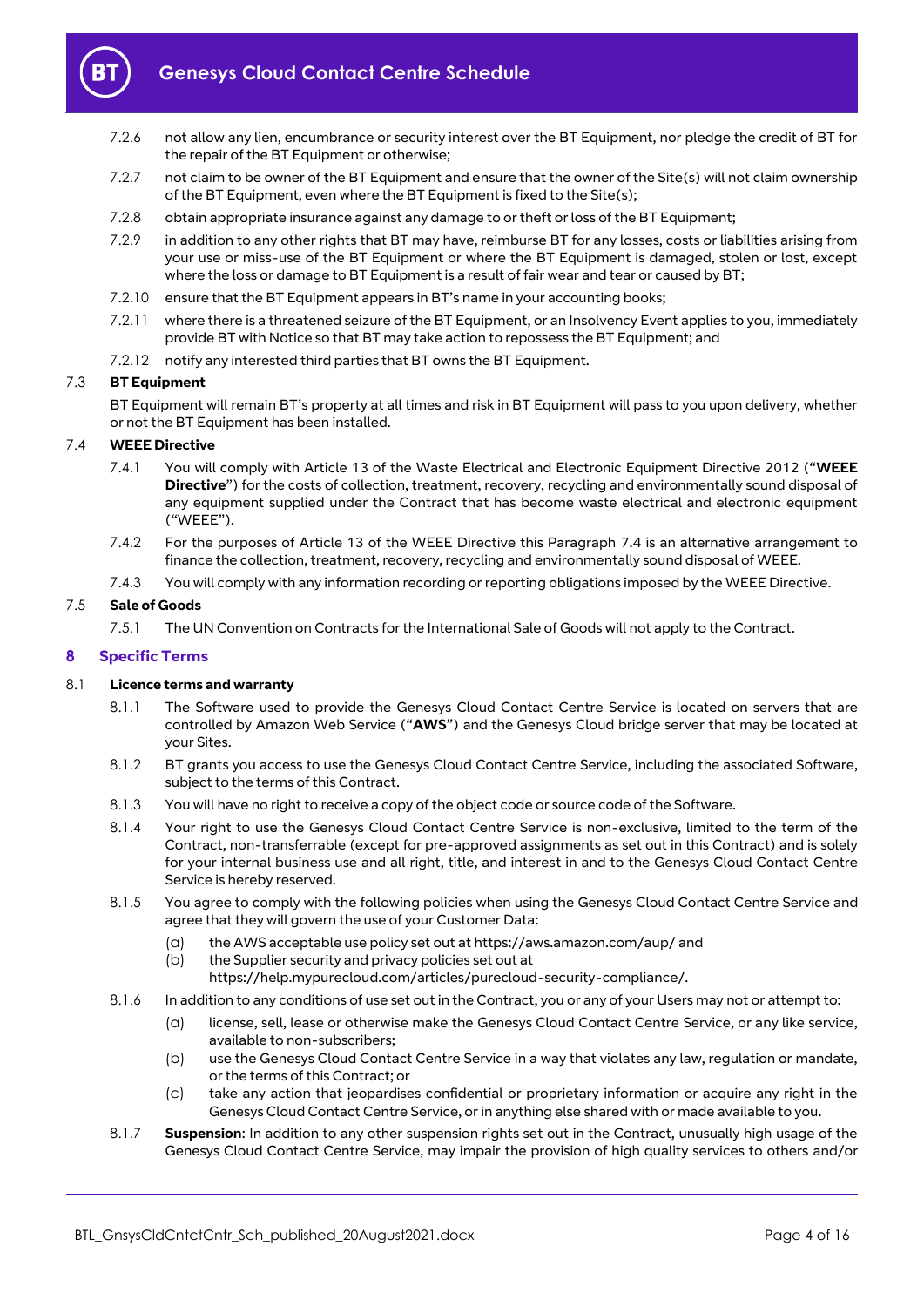indicate unauthorised use of the Genesys Cloud Contact Centre Service, in which case your use may be suspended. You acknowledge and agree that you alone decide the content and timing of your telephone calls.

- <span id="page-4-0"></span>8.1.8 **Warranties**: BT warrants that the Genesys Cloud Contact Centre Service will function substantially as detailed in applicable service descriptions set out in the Order. If you become aware of any warranty breach you must notify BT in writing. Your sole and exclusive remedy for a breach of warranty shall be either: (i) allow BT to modify the Genesys Cloud Contact Centre Service to conform to the service descriptions; or (ii) allow BT to provide a workaround solution that will reasonably meet your requirements. If neither option is commercially reasonable, BT may terminate this Contract and refund any pre-paid, unused Charges.
- 8.1.9 **Warranty Disclaimer:** EXCEPT AS EXPRESSLY PROVIDED IN PARAGRAPH [8.1.8](#page-4-0) (WARRANTIES), ALL SERVICES AND OTHER MATERIALS OF ANY KIND, INCLUDING ANY AND ALL THIRD PARTY PRODUCTS, DELIVERABLES, CUSTOMISATIONS, HARDWARE, PROFESSIONAL SERVICES, SUPPORT SERVICES, AND SUPPLIER SERVICES, ARE PROVIDED "AS IS." TO THE MAXIMUM EXTENT PERMITTED BY LAW, BT (AND OUR BUSINESS PARTNERS, LICENSORS, SUPPLIERS AND SERVICE PROVIDERS) DISCLAIM ALL WARRANTIES, CONDITIONS, REPRESENTATIONS, INDEMNITIES AND GUARANTEES, WHETHER EXPRESS OR IMPLIED, ARISING BY LAW, CUSTOM, PRIOR ORAL OR WRITTEN STATEMENTS OR OTHERWISE (INCLUDING ANY WARRANTY OF MERCHANTABILITY, SATISFACTORY QUALITY, FITNESS FOR A PARTICULAR PURPOSE, TITLE, NON-INFRINGEMENT, COMPATIBILITY, SECURITY, QUIET ENJOYMENT, TIMELINESS, COMPLETENESS, OR ACCURACY). WITHOUT LIMITING THE FOREGOING, BT OR ITS SUPPLIER DOES NOT WARRANT THAT USE OF ANY MATERIALS OR SERVICES WILL BE UNINTERRUPTED OR ERROR-FREE OR THAT ALL DEFECTS IN ANY SERVICES OR MATERIALS OF ANY KIND WILL BE CORRECTED. YOU ASSUME ALL RESPONSIBILITY FOR THE SELECTION OF THE SERVICES OR OTHER MATERIALS NECESSARY TO ACHIEVE YOUR INTENDED RESULTS. TO THE EXTENT THAT WE CANNOT DISCLAIM A WARRANTY AS A MATTER OF APPLICABLE LAW, THE SCOPE AND DURATION OF SUCH WARRANTY WILL BE THE MINIMUM PERMITTED UNDER SUCH LAW.
- 8.1.10 BT OR ITS SUPPLIER SHALL HAVE NO WARRANTY OBLIGATIONS TO THE EXTENT A CLAIM AROSE FROM THE EXCLUSIONS. FURTHER, THE REMEDIES SET FORTH IN PARAGRAPH [8.1.8](#page-4-0) (WARRANTIES) ARE YOUR SOLE AND EXCLUSIVE REMEDY(IES) FOR ANY BREACH OF THE FOREGOING WARRANTIES AND TO THE EXTENT THAT ANY OTHER AGREEMENT BETWEEN US IS DETERMINED BY A COURT TO PROVIDE FOR A DIFFERENT REMEDY, THIS CONTRACT SHALL CONTROL.
- 8.1.11 **Appfoundry:** In the event you, or BT on your behalf, purchases third party products and services through the AppFoundry website, you will be required to accept the supplier's terms and conditions prior to activating your license to the AppFoundry product. Your use of the AppFoundry products is subject to such supplier terms and conditions, and not the terms and conditions of this Contract. Neither BT, nor its Supplier, is a party to the terms and conditions governing AppFoundry products, and all claims with respect to such AppFoundry products will be made with the relevant supplier. By consuming an AppFoundry product, you are granting BT and its Supplier permission to share your Genesys Cloud Contact Centre Service configuration and user information with the AppFoundry supplier, only to the extent such information is required by the AppFoundry supplier in order to provide the product.

#### 8.2 **Provision of the Genesys Cloud Contact Centre Service**

- 8.2.1 The Genesys Cloud Contact Centre Service will be available 24 hours a day, 7 days a week, except for:
	- (a) occasional planned downtime at non-peak hours (for which you will receive advance notice);
	- (b) any unavailability caused by circumstances beyond our reasonable control, including failure or delay of your Internet connection, misconfiguration by you or any third party, issues on your network, or telecommunications services contracted by or for you; and
	- (c) unavailability as a result of the actions of AWS, including
		- (i) any maintenance or planned downtime of the AWS services;
		- (ii) any fault or failure of the AWS services;
		- (iii) AWS either terminating or suspending the AWS customer agreement or your use of AWS services.
- <span id="page-4-1"></span>8.2.2 Subject to the confidentiality provisions of the Contract, nothing in this Schedule precludes or limits BT, our business partners, licensors, or suppliers in any way from
	- (a) providing materials or services that are similar to materials or services provided or contemplated in this Schedule; or
	- (b) developing deliverables or other materials or services that are similar to or compete with any materials or services developed as a result of this Schedule, regardless of their similarity to any Materials.

BT and our business partners, licensors, or suppliers are free to use any concepts, processes, techniques, improvements or other know-how developed in the course of performance of this Schedule (even if similar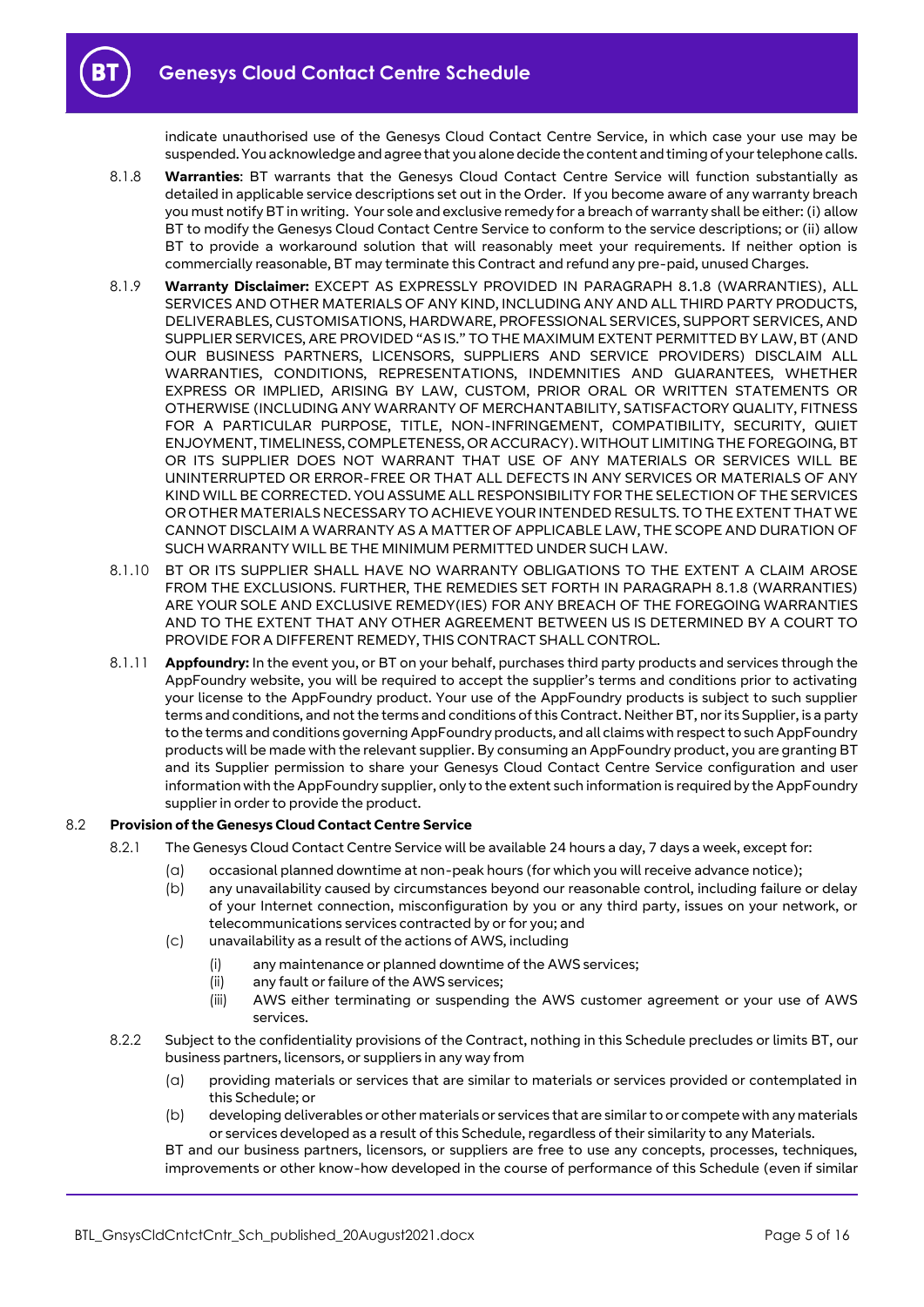

to materials, products and services provided hereunder) free from any use restriction or payment obligation. For the avoidance of doubt, but subject to this Contract, including this Paragrap[h 8.2.2,](#page-4-1) BT does not claim any rights to your Confidential Information.

#### 8.3 **Compliance**

- 8.3.1 You represent and warrant that:
	- (a) neither you, nor any Affiliate, are on any government-issued list of restricted persons or entities including the U.S. Commerce Department Entity List, Denied Persons List or Unverified List, the U.S. Treasury Department Specially Designated Nationals and Blocked Persons List, and the U.S. State Department Debarred Parties List; and
	- (b) you will not export or re-export, directly or indirectly, any services, products, or Materials or Confidential Information of any kind provided by BT or its Supplierto any countries outside the United States except as permitted under the U.S. Commerce Department's Export Administration Regulations.
- 8.3.2 The products contain Commercial Computer Software under Federal Government Acquisition Regulations and agency supplements to them and are provided to the Federal Government and its agencies only under the Restricted Rights Provision of the Federal Acquisition Regulations applicable to commercial computer software developed at private expense and not in the public domain.

#### 8.4 **Minimum Period of Service and Renewal Periods**

- 8.4.1 At the end of the Minimum Period of Service, unless one of us gives Notice to the other of an intention to terminate the Genesys Cloud Contact Centre Service in accordance with the Contract:
	- (a) BT will continue to provide the Genesys Cloud Contact Centre Service for a Renewal Period;
	- (b) Subject to Paragrap[h 8.4.2,](#page-5-0) BT will continue to invoice you the Charges set out in the Order from expiry of the Minimum Period of Service unless amended and agreed in writing by both of us prior to the end of the Minimum Period of Service; and
	- (c) both of us will continue to perform each of our obligations in accordance with the Contract.
- <span id="page-5-0"></span>8.4.2 Where you enter into a Minimum Period of Service of 36 months or longer you agree that for any subsequent Renewal Period (if you have entered into a 36 month Minimum Period of Service) or annually after 36 months (if your Minimum Period of Service is longer than 36 months) your Charges will increase each year by the greater of a) 3% or b) the annual percentage increase in the Consumer Price Index (CPI) rate figure published by the Office for National Statistics in the UK in January of that year.
- 8.4.3 If either of us gives Notice to the other of an intention to terminate the Genesys Cloud Contact Centre Service, BT will cease delivering the Genesys Cloud Contact Centre Service at the time of 23:59 on the last day of the Minimum Period of Service or subsequent Renewal Period.

#### <span id="page-5-1"></span>8.5 **Your data on termination**

- 8.5.1 You are responsible for retrieval of all Customer Data from the Genesys Cloud Contact Centre Service prior to any termination.
- 8.5.2 An extension to allow for your retrieval of Customer Data may be granted provided the following:
	- (a) such extension period is limited to a maximum of thirty days;
	- (b) you must provide advanced written notice to BT prior to the expiration or termination of the Contract or the Genesys Cloud Contact Centre Service; and
	- (c) additional fees may apply.
- 8.5.3 BT will charge you for the Usage Charges for your usage during that 30 days' extension period.

#### 8.6 **Customer Target Date**

- 8.6.1 If you request a change to the Genesys Cloud Contact Centre Service or any part of the Genesys Cloud Contact Centre Service, then BT may revise the Customer Target Date to accommodate that change.
- 8.6.2 BT may expedite delivery of the Genesys Cloud Contact Centre Service for operational reasons or in response to a request from you, but this will not revise the Customer Target Date.

#### 8.7 **Access to Emergency Services**

8.7.1 BT may not be able to provide the ability for Users to call the emergency services by dialling "999" or "112" (or any other emergency services number generally recognised in the country the Genesys Cloud Contact Centre Service is being provided) and you may need to make alternative arrangements for Users, including the maintenance of a fixed telephone number.

#### 8.8 **Billing Commencement**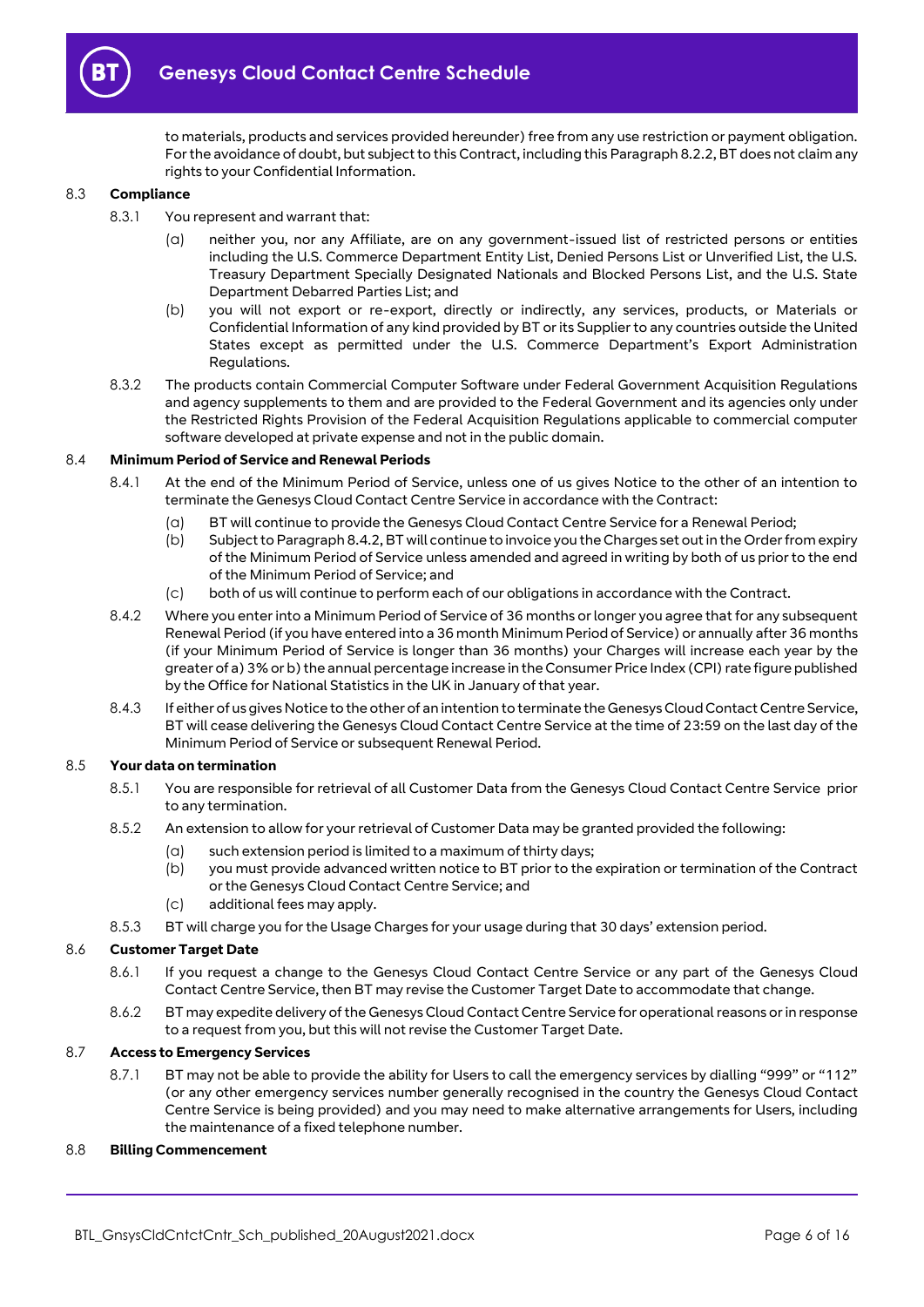

8.8.1 The billing of Genesys Cloud Contact Centre Service commences when any of your billable Users log in to the Genesys Cloud Platform. This may be during the Ramp Period and BT will invoice you only for Users logged in during the Ramp Period. From commencement of the Minimum Period of Service you are contracted to a minimum number of licenses you chose in the Order, for a Minimum Period of Service and any subsequent Renewal Period(s).

#### 8.9 **Invoicing**

- 8.9.1 Unless set out otherwise in any applicable Order, BT will invoice you for the following Charges in the amounts set out in any applicable Order:
	- (a) Installation Charges (sometimes referred to in Orders as set up charges), on the Service Start Date, or where the installation period is estimated to be longer than one month, monthly in arrears starting from when you place an Order until the Service Start Date;
	- (b) Recurring Charges, except Usage Charges, monthly in arrears;
	- (c) Usage Charges, monthly in arrears on the first day of the relevant month, calculated at the then current rates; and
	- (d) Professional Services Charges.
- 8.9.2 BT may invoice you for any of the following Charges in addition to those set out in any applicable Order:
	- (a) Charges for investigating Incidents that you report to BT where BT finds no Incident or that the Incident is caused by something for which BT is not responsible under the Contract;
	- (b) Charges for commissioning the Genesys Cloud Contact Centre Service in accordance with Paragraph [10.2](#page-10-3) outside of Business Hours;
	- (c) Charges for expediting provision of the Genesys Cloud Contact Centre Service at your request after BT has informed you of the Customer Target Date;
	- (d) if applicable, De-installation Charges;
	- (e) any Termination Charges incurred in accordance with Paragraph [8.10](#page-6-0) upon termination of the Genesys Cloud Contact Centre Service; and
	- (f) any other Charges as set out in any applicable Order or as otherwise agreed between both of us.

#### <span id="page-6-1"></span><span id="page-6-0"></span>8.10 **Termination Charges**

- 8.10.1 If you terminate the Contract or the Genesys Cloud Contact Centre Service for convenience in accordance with Clause 17 of the General Terms you will pay BT:
	- (a) all outstanding Charges or payments due and payable under the Contract;
	- (b) De-installation Charges:
	- (c) any other Charges as set out in any applicable Order; and
	- (d) any charges reasonably incurred by BT from a Supplier as a result of the early termination.
- 8.10.2 In addition to the Charges set out at Paragrap[h 8.10.1](#page-6-1) above, if you terminate during the Minimum Period of Service or any Renewal Period, you will pay BT:
	- (a) 100 per cent of the Recurring Charges for any remaining months of Minimum Period of Service or the Renewal Period; and
	- (b) any waived Installation Charges.

# 8.11 **PCI DSS Compliance Obligations**

The Genesys Cloud Contact Centre Service is not compliant with PCI DSS nor is it designed or intended to be and you will not use the Genesys Cloud Contact Centre Service for the processing, storage or transmission of any Cardholder Data or any data that is subject to PCI DSS.

#### 8.12 **Modifications to websites**

- 8.12.1 Any websites referenced in this Schedule or Order may be modified at any time by posting a revised version on the Genesys Cloud Website and by otherwise notifying you in accordance with the Contract. The modified terms will become effective upon posting or, if notified by email, as stated in the email message. By continuing to use the Genesys Cloud Contact Centre Service after the effective date of any modifications to such websites, you agree to be bound by the modified terms.
- 8.12.2 If the Supplier materially decreases any of the obligations or the functionality of the Genesys Cloud Contact Centre Service, BT will either obtain your consent or you may terminate the Genesys Cloud Contact Centre Service by giving written notice within 30 days of the effective date of the applicable modification. Any such termination shall be effective 30 days after BT receives written notice from you.
- 8.12.3 Any modification to this Contract outside of one of the referenced web links requires written mutual consent.
- 8.13 **Amendments to the General Terms**  these amendments apply only in relation to the provision of the Genesys Cloud Contact Centre Service: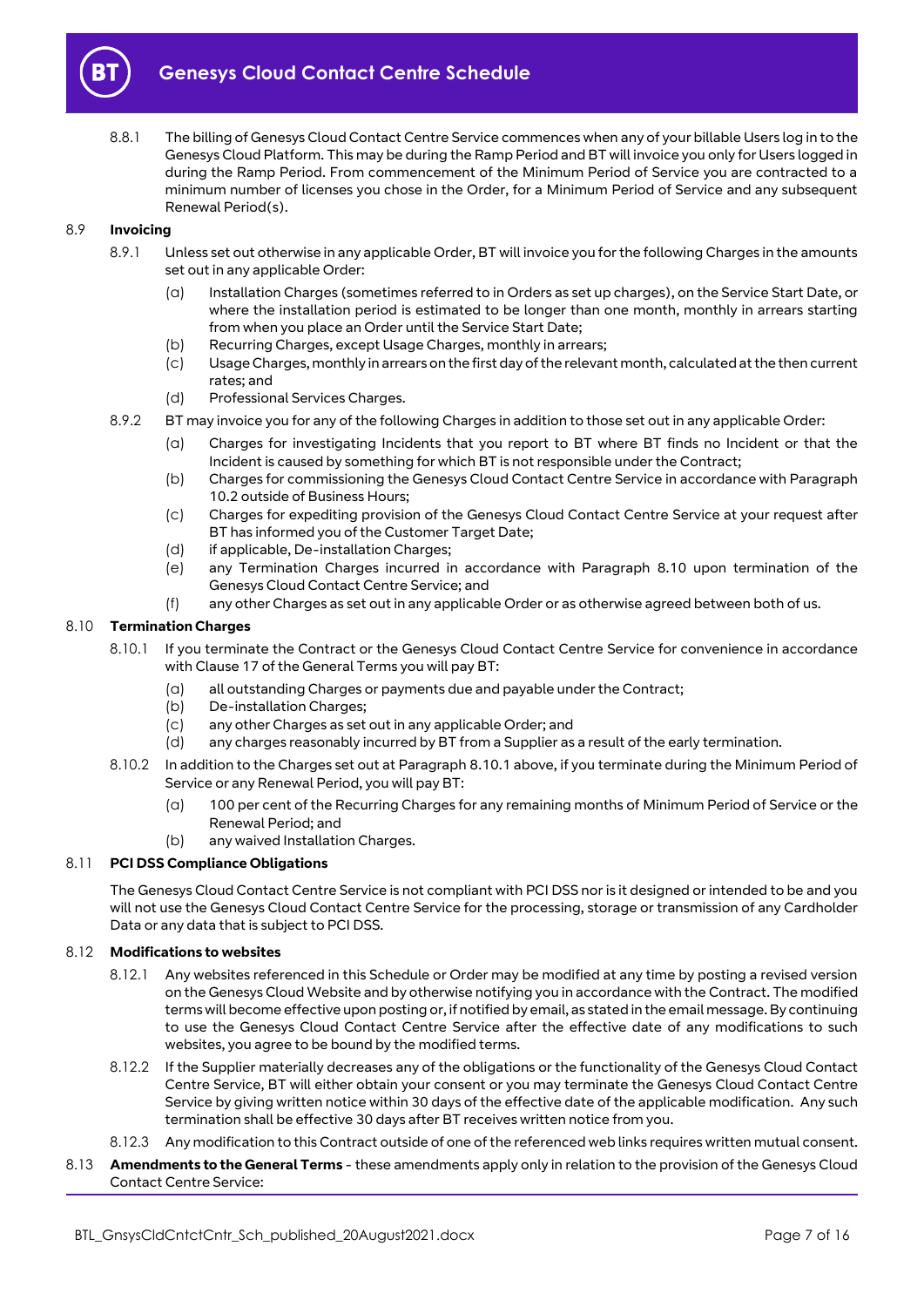

#### 8.13.1 The wording in Clause 12.3 of the General Terms is deleted and replaced with the following:

- '12.3 You will not, and will not permit or authorise any third party to:
	- 12.3.1 sell, rent, lease, sublicense or otherwise make the Materials available to any third party except as expressly authorised by this Contract;
	- 12.3.2 modify or create any derivative works, functionally equivalent works, or translations of the Materials;
	- 12.3.3 copy any feature, design or graphic in, or disassemble, reverse engineer or decompile the Materials;
	- 12.3.4 access or use the Materials to compete with any of the Services being provided to you or to assist anyone else in doing so;
	- 12.3.5 remove or modify any proprietary markings or restrictive legends placed on any Materials;
	- 12.3.6 take any action that jeopardises BT's rights or the rights of BT's business partners, licensors or suppliers in any Materials;
	- 12.3.7 use the Materials in a manner that is defamatory, harassing, hateful, infringing or otherwise causes damage or injury to any person, group, or property;
	- 12.3.8 use the Materials to transmit viruses or other deleterious code;
	- 12.3.9 perform unauthorised penetration testing or vulnerability scans;
	- 12.3.10 damage, disable, overburden or impair the Materials or any other party's use of the Materials; or
	- 12.3.11 violate any laws.'
- 8.13.2 The wording in Clause 12.5 of the General Terms is deleted and replaced with the following:

'12.5 Subject always to your compliance with Clause 22.7, BT, or BT's supplier, will pay to defend you at BT's expense and indemnify you for any amounts awarded against you in a final judgment or settlement approved by BT, with respect to any claims by a third party that the unaltered Services, as originally delivered to you, infringe or misappropriate any valid and enforceable patents, copyright registrations, federal trade dress registrations and federal trademark trade mark registrations of such third party which are enforceable in signatory countries to the Berne Convention. We may at any time and at our option and expense: (i) obtain for you a license to continue to use the element of the Services that is alleged to infringe a third party's rights; (ii) modify the Services so as to avoid infringement while preserving substantially equivalent functionality; or (iii) terminate the Contract and the licenses granted hereunder and refund to you the prepaid and unused fees covering the remainder of the term of the applicable Order.'

8.13.3 The wording in Clause 12.7 of the General Terms is deleted and replaced with the following:

'12.7 You will defend BT and our Affiliates and licensors at your expense, indemnify BT and our Affiliates against any judgments finally awarded by a court, and pay any settlements approved by you, with respect to any claims: (i) that Customer Data and/or your method or process of doing or conducting business infringes any intellectual property rights of a third party; (ii) arising from your non-compliance with the Contract; or (iii) any circumstances arising under the Exclusions.'

8.13.4 A new Clause 12.11 is added as follows:

'12.11 You are responsible for any use of the Materials by your Affiliates. You take full responsibility for ensuring that all of your personnel, third party service providers, and all other third parties that access or use the Services comply with this Contract, and you will be liable for their acts and omissions.'

8.13.5 A new Clause 12.12 is added as follows:

'12.12 BT SHALL HAVE NO DEFENSE, WARRANTY OR INDEMNIFICATION OBLIGATIONS TO THE EXTENT ANY CLAIM(S) AROSE FROM AN EXCLUSION(S). FURTHER, CLAUSE 12 STATES THE ENTIRE LIABILITY AND OBLIGATION OF BT, AND OUR LICENSOR OR SUPPLIER, AND YOUR SOLE AND EXCLUSIVE REMEDY, WITH RESPECT TO ANY INFRINGEMENT OR CLAIMS OF INFRINGEMENT BY THE SERVICES, OR ANY PART THEREOF, OF ANY PATENT, COPYRIGHT, TRADE SECRET OR OTHER PROPRIETARY RIGHT.'

- 8.13.6 The suspension right set out in Clause 15.1.4(b) shall also apply if BT or its Supplier believes there is an imminent compromise to the security or integrity of the Supplier environment.
- 8.13.7 A new Clause 21.3 is added as follows:

'21.3 If you terminate this Contract in accordance with Clause 18, as your sole and exclusive remedy, BT will refund any pre-paid, unused fees for the Services'.

8.13.8 The wording in Clause 22.7 of the General Terms is deleted and replaced with the following: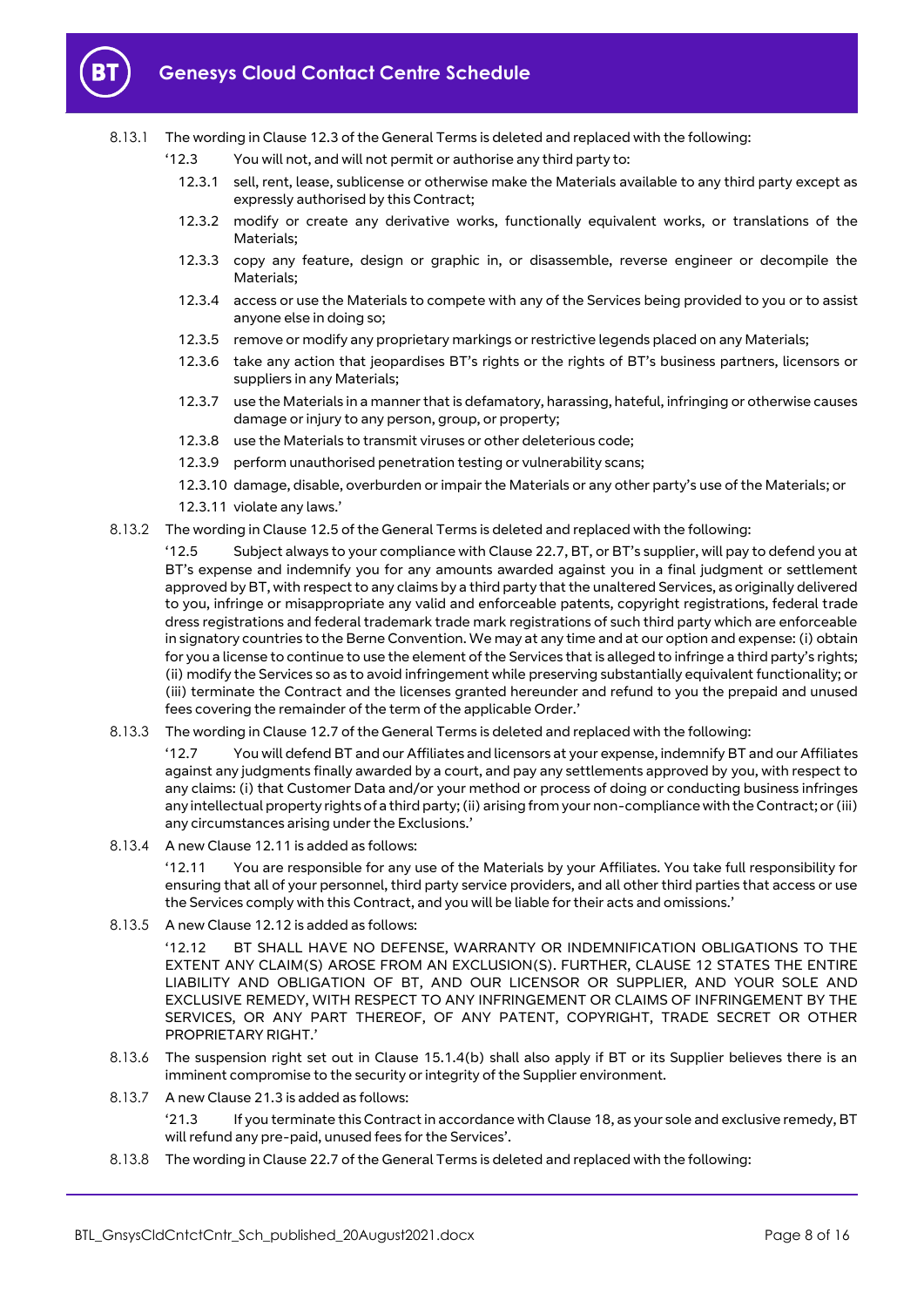'22.7 A party entitled to indemnification ("Indemnified Party") will promptly notify the other party ("Indemnifying Party") of any claim, at the Indemnifying Party's expense, and provide reasonable assistance to the Indemnifying Party with respect to handling the claim. Failure to provide timely notice or reasonable assistance will relieve the Indemnifying Party of its indemnification obligations to the extent that the Indemnifying Party has been materially prejudiced thereby. The Indemnifying Party will have the sole right to defend and settle any claim (except that the Indemnifying Party may not agree to any settlement that does not unconditionally release the Indemnified Party, without the Indemnified Party's prior written consent). The Indemnified Party will be entitled to participate in the defense of a claim and to employ legal representation at its own expense to assist in the handling of a claim.'

8.13.9 The wording in Clause 26.1 of the General Terms is deleted and replaced with the following:

'26.1 Unless set out otherwise in a Schedule, BT may assign the benefit of the Contract to an Affiliate by giving you Notice, but if BT chooses to assign the benefit of the Contract to an entity that is not an Affiliate, BT will need to get your permission in writing beforehand.'

8.13.10 The wording in Clause 26.6 of the General Terms is deleted and replaced with the following:

'26.6 BT can assign or transfer its right to collect payments, receivables or other assets arising as a result of the Contract.'

8.13.11 The definition of Customer Data is added to the definitions as follows:

'"**Customer Data**" means your proprietary information and information about your customers (including Personal Data) submitted through the Service by you or your Users. Customer Data does not include the anonymised data used to make Service Improvements.'

8.13.12 The definition of Exclusions is added to the definitions as follows:

'"**Exclusions**" are claims arising from any of the following conditions, which are deemed excluded from, and that terminate, BT or the supplier's warranty, defense or indemnity obligations:

- (a) your use of Materials in combination with any non-BT or supplier equipment, software, services, processes, data or materials;
- (b) your non-compliance with this Contract or any service description or features referenced in an Order;
- (c) your use of Materials after receipt of notice from BT to discontinue such use, including your failure to use modifications provided by BT;
- (d) the development or use of any alteration, derivation, modification or customisation of the Materials;
- (e) BT's compliance with your requests or instructions or the use of any materials or data provided by you;
- (f) your business method(s) or process(es); or
- (g) your content or Customer Data.'
- 8.13.13 The definition of Materials is added to the definitions as follows:

'"**Materials**" means all trademarks, service marks, patents, copyrights, trade secrets and other Intellectual Property Rights in any and all of the Software, hardware, documentation (including user manuals and service descriptions), and any other materials, products or services provided to you or used in providing the Services to you.'

8.13.14 The definition of Service Improvements is added to the definitions as follows:

'"**Service Improvements**" if applicable has the meaning set out in the Schedule.'

<span id="page-8-0"></span>8.14 **Service Improvements:** BT or its Supplier may aggregate data and information related to the performance, operation and use of the Genesys Cloud Contact Centre Services to create statistical analyses, to perform benchmarking, to perform research and development and to perform other similar activities ("**Service Improvements**"). BT will not incorporate Customer Data in Service Improvements in a form that could identify you or your customers. BT will use Industry Standard techniques to anonymise Customer Data prior to performing Service Improvements unless otherwise consented to by you. Customer Data will, at all times, be subject to the security controls set forth in this Contract. BT or its Supplier retains all intellectual property rights in Service Improvements and may make them publicly available.

#### 8.15 **Additional rights and restrictions**

8.15.1 You may not assign or otherwise transfer any of your rights or obligations under this Contract without prior written consent, which will not be unreasonably withheld. Any attempted assignment in breach of this Paragraph is void. You understand and agree that third parties may provide products and services to you in connection with the Genesys Cloud Contact Centre Services, and you may be billed for such. Additionally, in order to comply with international tax codes, billing rights may be assigned to international subsidiaries in the event that you use the Genesys Cloud Contact Centre Services outside of the country that your registered entity is located in that enters into this Contract.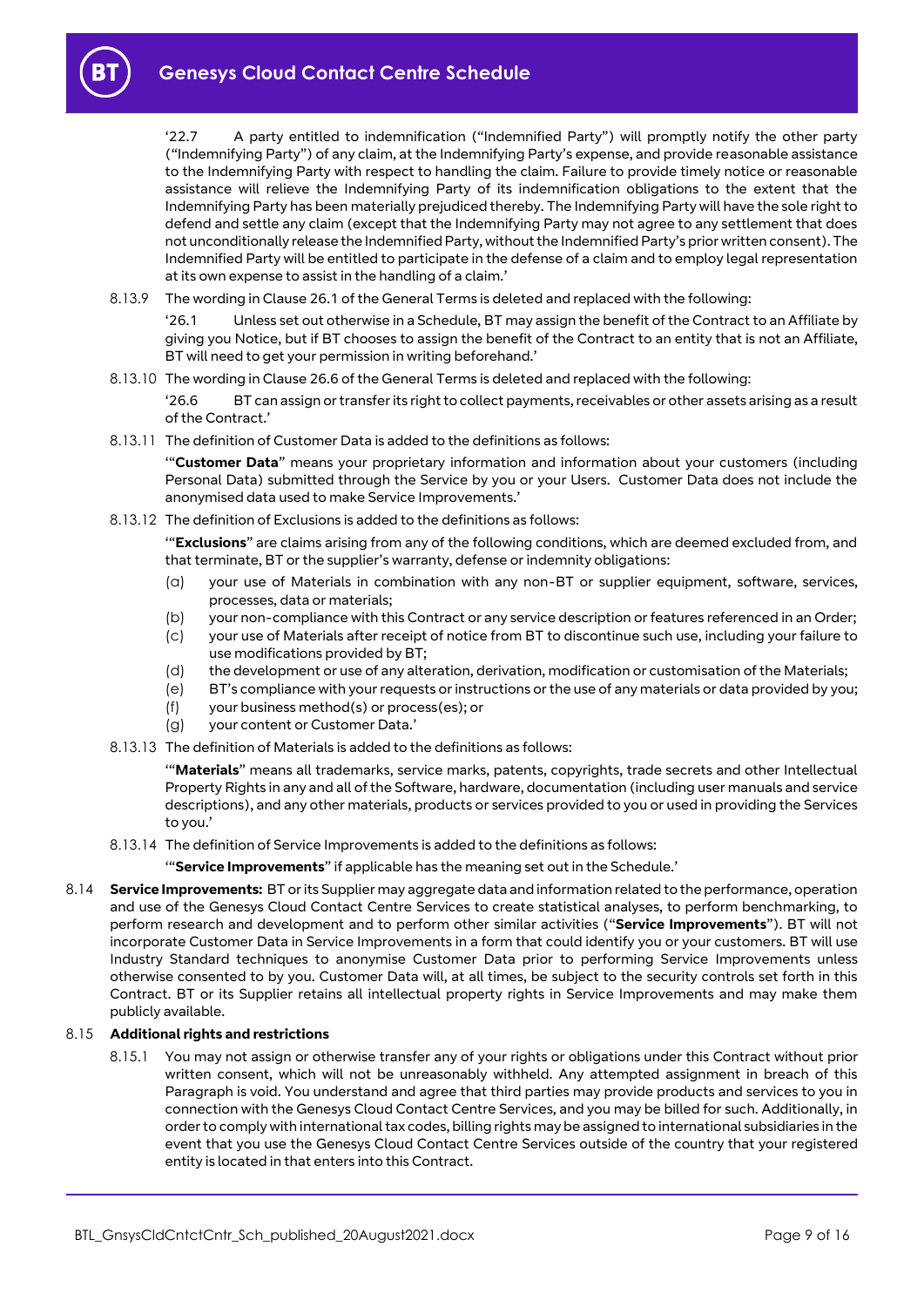

- 8.15.2 BT's benefits, rights and obligations related to the conditions of use of the Genesys Cloud Contact Centre Service, warranty disclaimers, indemnification, limits and exclusions of liability, confidentiality and compliance with Applicable Law shall extend to BT's Affiliates, Related Parties, business partners, licensors and service providers.
- 8.15.3 Both parties acknowledge that the Supplier and its Affiliates are intended third-party beneficiaries of this Contract and that no other third-party beneficiary relationships are created by this Contract.
- 8.15.4 BT or the Supplier and its Affiliates, licensors and suppliers (as applicable) own all rights in all the derivative work of the Materials and any copy, translation, modification, adaptation or derivation (including any improvement or development) of such Materials.

## <span id="page-9-0"></span>**9 Terms applicable to the provision of the Genesys Cloud Contact Centre Service in Australia**

- 9.1 You:
	- 9.1.1 acknowledge and agree that the Genesys Cloud Contact Centre Service may permit calls to be made to Australian 000 services or other emergency services, and that it may be required to provide location information to emergency services;
	- 9.1.2 must comply with all applicable laws, regulations, determinations and codes in relation to Australian emergency calls (for example, 000);
	- 9.1.3 are solely responsible for determining if it is appropriate for you to obtain a separate emergency telephone service to enable you to make Australian emergency calls to 000 or other emergency services;
	- 9.1.4 acknowledge that you are responsible for using any required security features to protect sensitive personal information; and
	- 9.1.5 acknowledge and agree that BT, BT's business partners, licensors, or suppliers, do not guarantee the performance or otherwise of the Genesys Cloud Contact Centre Service in relation to any calls that may be made to Australian 000 services or other emergency services.
- 9.2 You are responsible for ensuring that all emergency calls are:
	- 9.2.1 carried by an appropriate carriage service to the relevant termination point;
	- 9.2.2 routed with the highest priority; and
	- 9.2.3 are capable of being successfully connected.
- 9.3 You agree that, other than as required by law, BT, BT's business partners, licensors, or suppliers are not responsible for the performance or otherwise of the Genesys Cloud Contact Centre Service in respect of calls made to Australian 000 services or other emergency calls.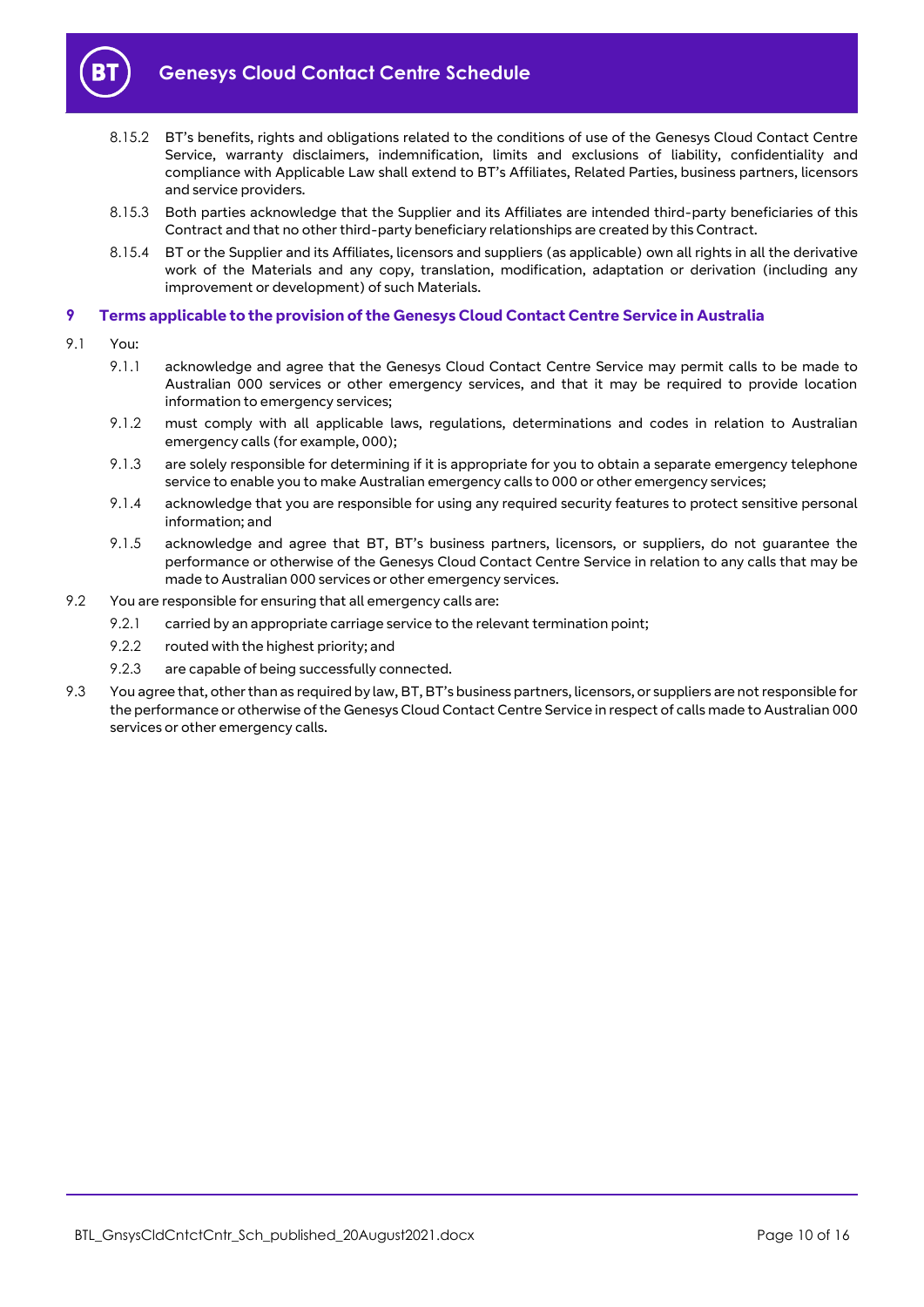

# <span id="page-10-0"></span>**Part B – Service Delivery and Management**

#### <span id="page-10-1"></span>**10 BT's Obligations**

#### 10.1 **Service Delivery**

Before the Service Start Date and, where applicable, throughout the provision of the Genesys Cloud Contact Centre Service, BT will:

- 10.1.1 provide you with contact details for the Service Desk;
- 10.1.2 comply with all reasonable health and safety rules and regulations and reasonable security requirements that apply at the Site(s) and that you have notified to BT in writing, but BT will not be liable if, as a result of any such compliance, BT is in breach of any of its obligations under this Contract;
- 10.1.3 confirm to you expected Customer Target Date; and
- 10.1.4 provide any Professional Services as selected by you in the Order to support provision of the Genesys Cloud Contact Centre Service for your use.

#### <span id="page-10-3"></span>10.2 **Commissioning of the Service**

Before the Service Start Date, BT will:

- 10.2.1 configure the Genesys Cloud Contact Centre Service;
- 10.2.2 conduct a series of standard tests on the Genesys Cloud Contact Centre Service to ensure that it is configured correctly;
- 10.2.3 connect the Genesys Cloud Contact Centre Service to each Enabling Service; and
- <span id="page-10-5"></span>10.2.4 on the date that BT has completed the activities in this Paragraph [10.2,](#page-10-3) confirm to you that the Genesys Cloud Contact Centre Service is available for performance of any Acceptance Tests in accordance with Paragraph [11.2.](#page-11-0)

#### <span id="page-10-6"></span>10.3 **During Operation**

On and from the Service Start Date, BT:

- 10.3.1 will use reasonable endeavours to resolve Incidents reported to the Service Desk. BT will not provide support to you for, and you may not report any Incidents in relation to, any voice calls that you route over the Internet;
- 10.3.2 will not be responsible for your Genesys Cloud Information, nor will BT be reviewing or editing your Genesys Cloud Information;
- 10.3.3 may, where BT believes that any part of Genesys Cloud Information is illegal, inappropriate or expose BT to any risk, delete that part of Genesys Cloud Information; and
- 10.3.4 may, in the event of a security breach affecting the Genesys Cloud Contact Centre Service, require you to change any or all of your passwords.

#### 10.4 **The End of the Service**

On expiry or termination of the Genesys Cloud Contact Centre Service by either of us, BT will:

- 10.4.1 terminate your right to access the Genesys Cloud Contact Centre Service; and
- 10.4.2 remove your accounts and associated data, including any Content and Genesys Cloud Information, from the Genesys Cloud Platform.

#### <span id="page-10-2"></span>**11 Your Obligations**

#### 11.1 **Service Delivery**

Before the Service Start Date and, where applicable, throughout the provision of the Genesys Cloud Contact Centre Service, you will:

- 11.1.1 provide BT with access to any Site(s) during Business Hours, or as otherwise agreed, to enable BT to set up, deliver and manage the Genesys Cloud Contact Centre Service;
- 11.1.2 provide BT with Notice of any health and safety rules and regulations and security requirements that apply at the Site(s);
- <span id="page-10-4"></span>11.1.3 in jurisdictions where an employer is legally required to make a disclosure to its Users and other employees:
	- (a) inform your Users that as part of the Genesys Cloud Contact Centre Service being delivered by BT, BT may monitor and report to you the use of any targeted applications by them;
	- (b) ensure that your Users have consented or are deemed to have consented to such monitoring and reporting (if such consent is legally required); and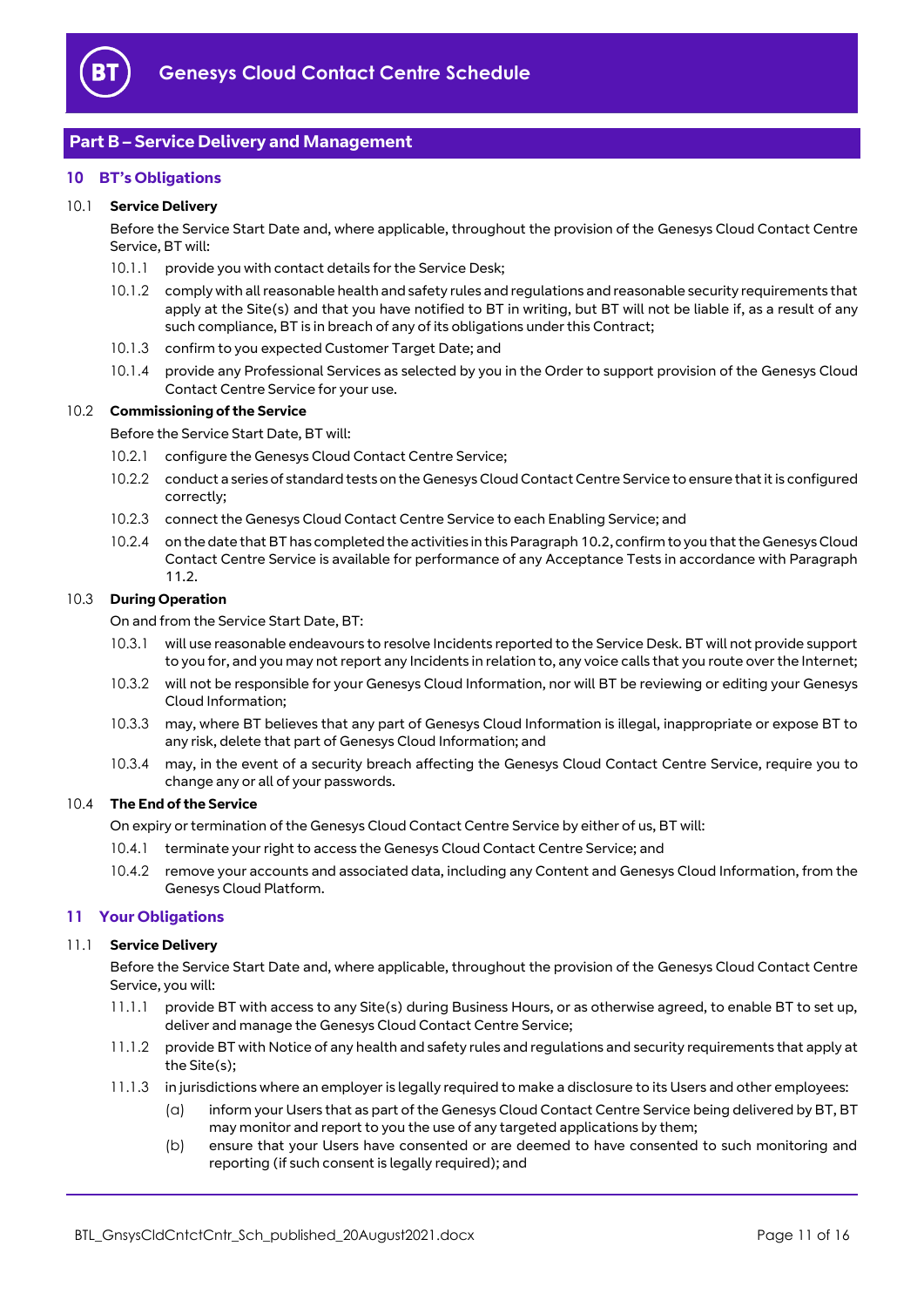

- (c) agree that BT will not be liable for any failure by you to comply with this Paragrap[h 11.1.3,](#page-10-4) you will be liable to BT for any Claims, losses, costs or liabilities incurred or suffered by BT due to your failure to comply with this Paragrap[h 11.1.3;](#page-10-4)
- 11.1.4 ensure that the LAN protocols and applications you use are compatible with the Genesys Cloud Contact Centre Service;
- 11.1.5 ensure your environment complies with the Genesys Cloud Environment Checklist prior to the Service Start Date and ensure your environment is maintained in line with those requirements.
- 11.1.6 ensure that neither you, any Affiliate, or any User are on any government-issued list of restricted persons or entities including the Commerce Department Entity List, Denied Persons List or Unverified List, the Treasury Department Specially Designated Nationals and Blocked Persons List, and the State Department Debarred Parties List.

#### <span id="page-11-3"></span><span id="page-11-0"></span>11.2 **Acceptance Tests**

- 11.2.1 You will carry out the Acceptance Tests for the Genesys Cloud Contact Centre Service within five Business Days after receiving Notice from BT in accordance with Paragrap[h 10.2.4](#page-10-5) ("**Acceptance Test Period**").
- <span id="page-11-2"></span>11.2.2 The Genesys Cloud Contact Centre Service is accepted by you if you confirm acceptance in writing during the Acceptance Test Period or is treated as being accepted by you if you do not provide BT with Notice to the contrary by the end of the Acceptance Test Period.
- 11.2.3 Subject to Paragrap[h 11.2.4,](#page-11-1) the Service Start Date will be the earlier of the following:
	- (a) the date that you confirm or BT deems acceptance of the Genesys Cloud Contact Centre Service in writing in accordance with Paragrap[h 11.2.2;](#page-11-2) or
	- (b) the date of the first day following the Acceptance Test Period.
- <span id="page-11-1"></span>11.2.4 If, during the Acceptance Test Period, you provide BT Notice that the Acceptance Tests have not been passed, BT will remedy the non-conformance without undue delay and provide you Notice that BT has remedied the non-conformance and inform you of the Service Start Date.

#### 11.3 **During Operation**

On and from the Service Start Date, you will:

- 11.3.1 ensure that Users report Incidents to the Customer Contact and not to the Service Desk;
- 11.3.2 ensure that the Customer Contact will take Incident reports from Users and pass these to the Service Desk using the reporting procedures agreed between both of us, and is available for all subsequent Incident management communications;
- 11.3.3 monitor and maintain any Customer Equipment connected to the Genesys Cloud Contact Centre Service or used in connection with a Genesys Cloud Contact Centre Service;
- 11.3.4 ensure that any Customer Equipment that is connected to the Genesys Cloud Contact Centre Service or that you use, directly or indirectly, in relation to the Genesys Cloud Contact Centre Service is:
	- (a) connected using the applicable BT Network termination point, unless you have BT's permission to connect by another means;
	- (b) adequately protected against viruses and other breaches of security;
	- (c) technically compatible with the Genesys Cloud Contact Centre Service and will not harm or damage BT Equipment, the BT Network, or any of BT's suppliers' or subcontractors' network or equipment; and
	- (d) approved and used in accordance with relevant instructions, standards and Applicable Law and any safety and security procedures applicable to the use of that Customer Equipment;
- 11.3.5 immediately disconnect any Customer Equipment, or advise BT to do so at your expense, where Customer Equipment:
	- (a) does not meet any relevant instructions, standards or Applicable Law; or
	- (b) contains or creates material that is in breach of the Acceptable Use Policy and you are contacted by BT about such material,

and redress the issues with the Customer Equipment prior to reconnection to the Genesys Cloud Contact Centre Service;

- 11.3.6 distribute, manage and maintain access profiles, passwords and other systems administration information relating to the control of Users' access to the Genesys Cloud Contact Centre Service;
- 11.3.7 keep passwords or other identification codes for Genesys Cloud Contact Centre Service secure;
- 11.3.8 ensure the security and proper use of all valid User access profiles, passwords and other systems administration information used in connection with the Genesys Cloud Contact Centre Service and:
	- (a) immediately terminate access for any person who is no longer a User;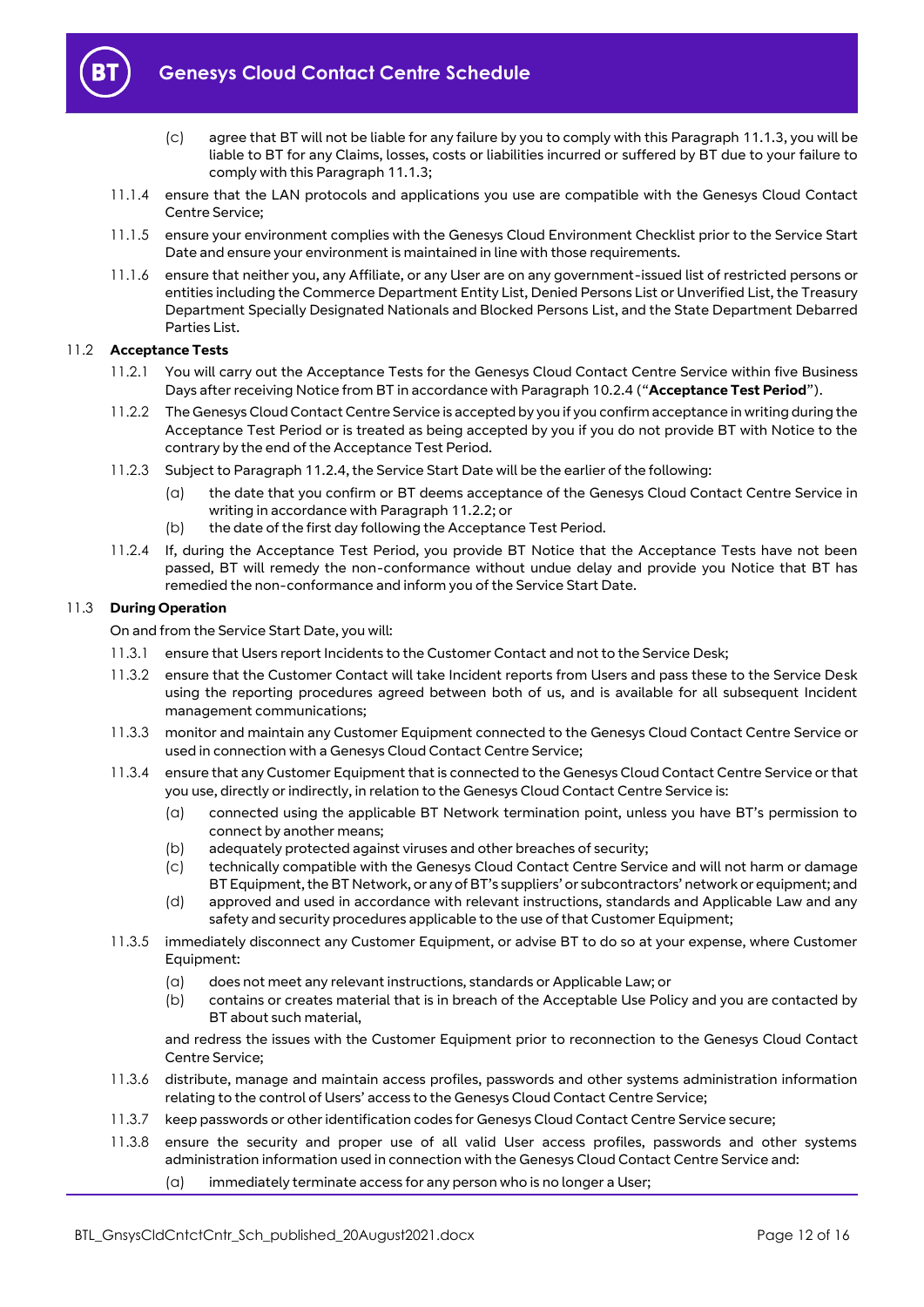

- (b) inform BT immediately if a User's ID or password has, or is likely to, become known to an unauthorised person, or is being or may be used in an unauthorised way;
- (c) take all reasonable steps to prevent unauthorised access to the Genesys Cloud Contact Centre Service;
- (d) satisfy BT's security checks if a password is lost or forgotten; and
- (e) change any or all passwords or other systems administration information used in connection with the Genesys Cloud Contact Centre Service if BT requests you to do so in order to ensure the security or integrity of the Genesys Cloud Contact Centre Service;
- 11.3.9 not use and will ensure that your Users will not use the Genesys Cloud Contact Centre Service in an unauthorised manner; you will be liable for all Charges incurred by an unauthorised use of the Cloud Contact Genesys Cloud;
- 11.3.10 comply, and make sure your Users comply with the policies set out in Paragrap[h 8.1.5;](#page-3-2) and
- <span id="page-12-4"></span>11.3.11 be responsible for all information, materials and content associated with Genesys Cloud Contact Centre Service ("**Genesys Cloud Information**") and ensure that all Genesys Cloud Information is accurate, complete and compatible with all Applicable Laws and regulations.

#### 11.4 **The End of the Service**

- 11.4.1 On expiry or termination of the Genesys Cloud Contact Centre Service by either of us, you will no longer be able to access to the Genesys Cloud Contact Centre Service.
- 11.4.2 You will ensure you request any extension to retain your data in accordance with Paragrap[h 8.5.](#page-5-1)
- 11.4.3 Within five days after termination you will either:
	- (a) return the Materials and all copies; or
	- (b) destroy the Materials and all copies and confirm in writing that they have been destroyed.

#### <span id="page-12-0"></span>**12 Notification of Incidents**

Where you become aware of an Incident:

- 12.1 the Customer Contact will report it to the Service Desk;
- <span id="page-12-1"></span>12.2 BT will give you a Ticket;
- <span id="page-12-2"></span>12.3 BT will inform you when it believes the Incident is cleared and will close the Ticket when:
	- 12.3.1 you confirm that the Incident is cleared within 24 hours after having been informed; or
	- 12.3.2 BT has attempted unsuccessfully to contact you, in the way agreed between both of us in relation to the Incident, and you have not responded within 24 hours following BT's attempt to contact you.
- <span id="page-12-3"></span>12.4 If you confirm that the Incident is not cleared within 24 hours after having been informed, the Ticket will remain open, and BT will continue to work to resolve the Incident.
- 12.5 Where BT becomes aware of an Incident, Paragraph[s 12.2,](#page-12-1) [12.3](#page-12-2) an[d 12.4](#page-12-3) will apply.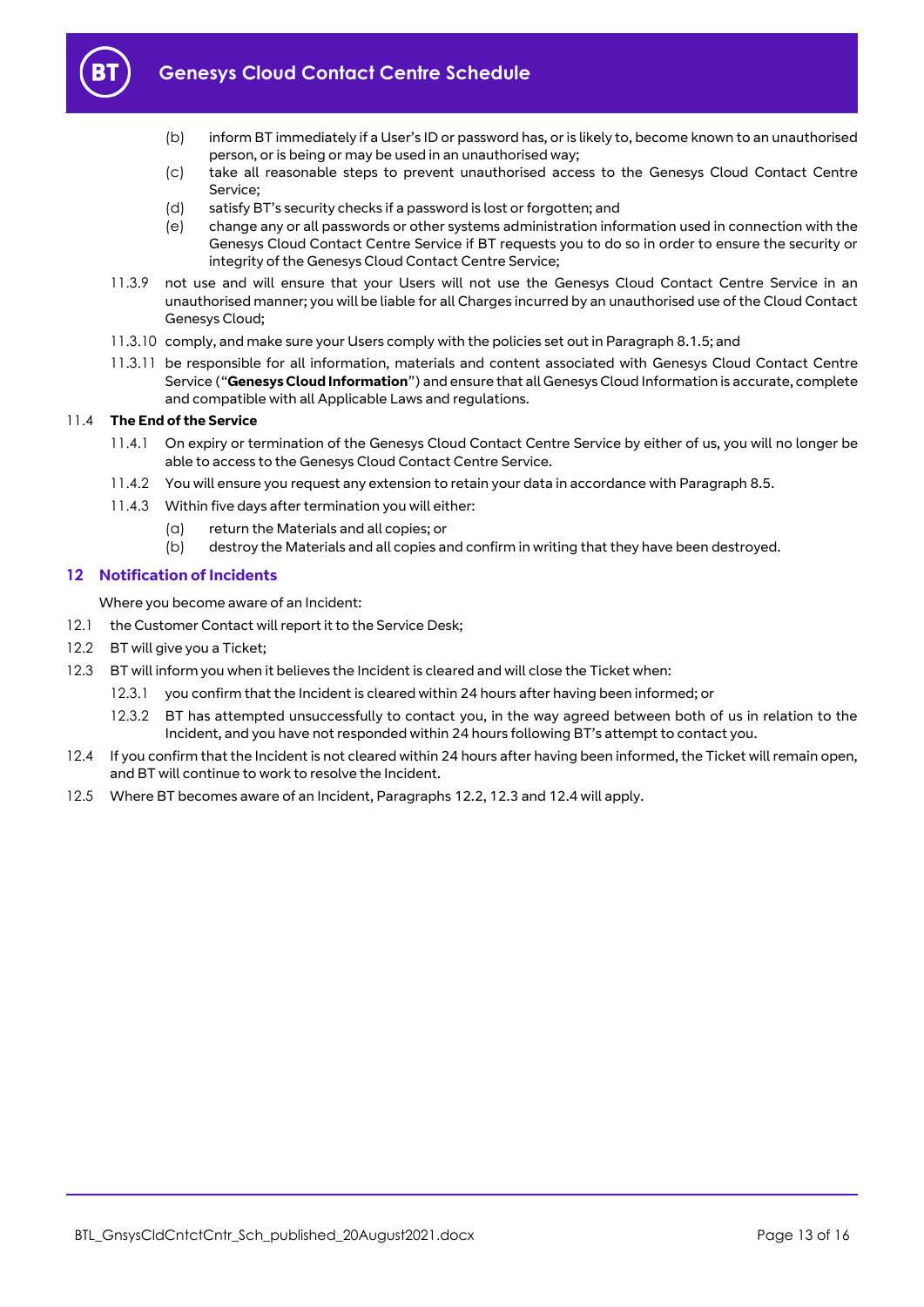

# <span id="page-13-0"></span>**Part C – Target Service Levels**

Service Levels are not applicable as standard. If they apply they will be set out in the Order.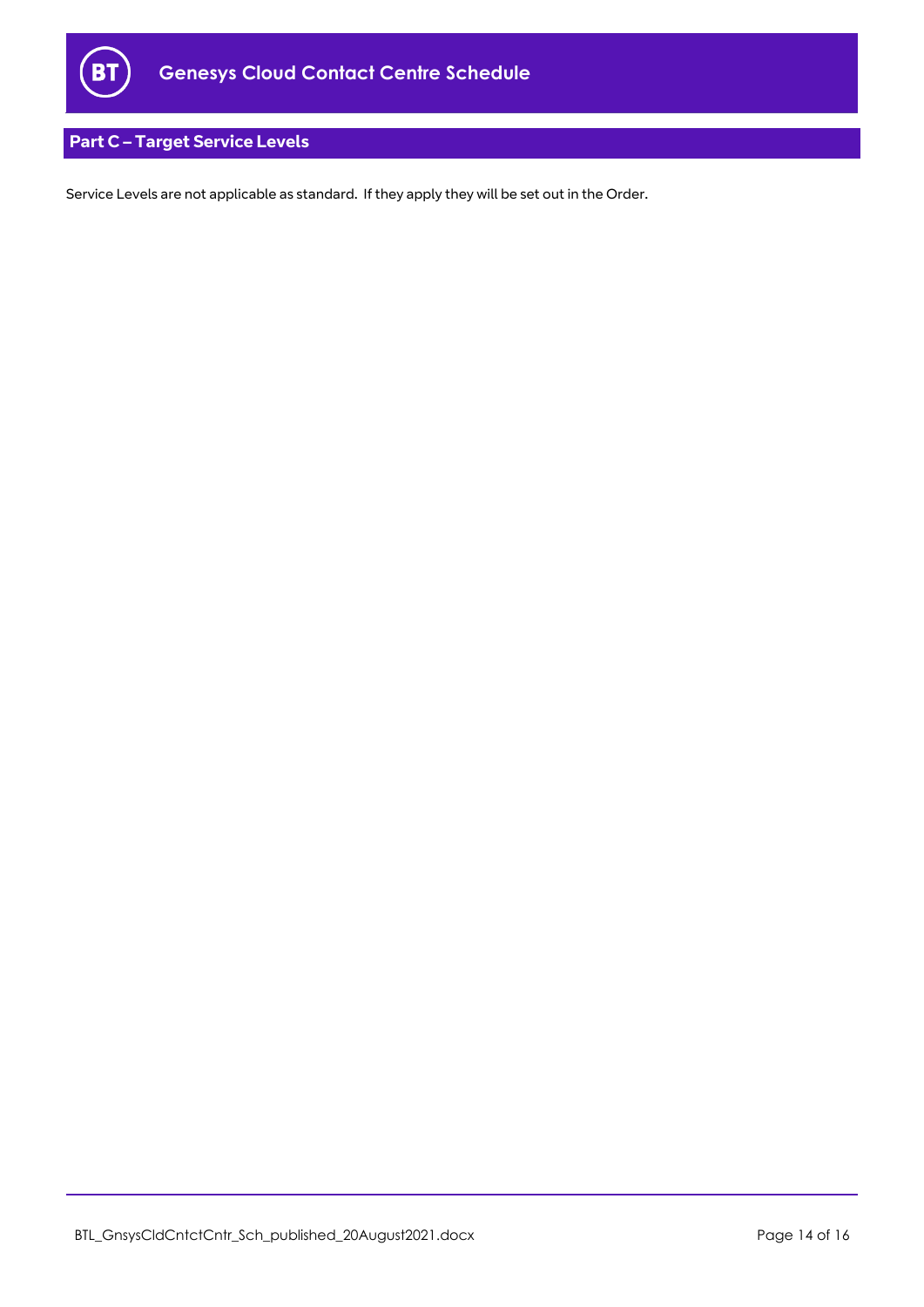

# **Part D – Defined Terms**

#### <span id="page-14-0"></span>**13 Defined Terms**

In addition to the defined terms in the General Terms, capitalised terms in this Schedule will have the below meanings (and in the case of conflict between these defined terms and the defined terms in the General Terms, these defined terms will take precedence for the purposes of this Schedule). BT has repeated some definitions in this Schedule that are already defined in the General Terms. This is to make it easier for you to find the definitions when reading this Schedule.

"**Acceptance Test Period**" has the meaning given in Paragraph [11.2.1.](#page-11-3)

"**Acceptance Tests**" means those objective tests conducted by you that when passed confirm that you accept the Genesys Cloud Contact Centre Service and that the Genesys Cloud Contact Centre Service is ready for use save for any minor non-conformities that will be resolved as an Incident in accordance with Paragraph[s 10.3.1.](#page-10-6)

"**AppFoundry**" is the Supplier marketplace website where you, or BT on your behalf, may purchase third party software applications to integrate with the Genesys Cloud Contact Centre Services.

"**Business Hours**" means between the hours of 0800 and 1700 in a Business Day.

"**Cardholder Data**" means the unique payment card number (typically for credit or debit cards) that identifies the issuer and the particular cardholder account. Cardholder data may also include any of the following: cardholder name, expiration date, service code or Sensitive Authentication Data.

"**Cloud Contact Genesys Firewall**" means the firewall used to protect the Genesys Cloud Platform against unauthorised access.

"**Genesys Cloud Contact Centre Service**" has the meaning given in Paragraph [1.](#page-1-3) 

"**Content**" means applications, data, information (including emails), video, graphics, sound, music, photographs, software or any other material.

"**Customer Equipment**" means any equipment including any Purchased Equipment and any software, other than BT Equipment, used by you in connection with a Genesys Cloud Contact Centre Service.

"**Customer Target Date**" means the target date provided by BT on which delivery of the Genesys Cloud Contact Centre Service (or each part of the Genesys Cloud Contact Centre Service, including to each Site) is due to start.

"**De-installation Charges**" means the charges payable by you on de-installation of the Genesys Cloud Contact Centre Service that are equal to the then current rates for Installation Charges on the date of de-installation.

"**Edge Server**" means a telephony server that handles media processing, SIP, and telephony services by combining a powerful media server, SIP registrar, and SIP proxy into a single survivable appliance.

"**Enabling Service**" has the meaning given in Paragraph [6.1.](#page-2-3)

"**General Terms**" means the general terms to which this Schedule is attached or can be found at [www.bt.com/terms,](http://www.bt.com/terms)  and that form part of the Contract.

"**Genesys Cloud Environment Checklist**" means a list of requirements your environment needs to comply with, available under the following link:<https://help.mypurecloud.com/articles/customer-network-readiness/> that BT notifies you of.

"**Genesys Cloud Information**" has the meaning given in Paragraph [11.3.11.](#page-12-4)

"**Genesys Cloud Platform**" means a set of computer programs, servers and firewalls hosted in BT Data Centres that allows you to access the Genesys Cloud Contact Centre Service.

"**Genesys Cloud Package**" means one of the Standard Service Components as set out in Paragraph [2.1](#page-1-7) as more fully described in the Order.

"**Genesys Cloud Plan**" means Genesys Cloud Package you chose, type of model selected (named or concurrent) and Service Options selected in any applicable Order.

"**Genesys Cloud Website**" means the website used to access the Genesys Cloud Contact Centre Service and any successor or related site designated by the Supplier.

"**Incident**" means an unplanned interruption to, or a reduction in the quality of, the Genesys Cloud Contact Centre Service or particular element of the Genesys Cloud Contact Centre Service.

"**Industry Standard**" means generally accepted cloud information security practices as reflected in the Genesys Cloud Contact Centre Service security policies and procedures.

"**Installation Charges**" means those Charges set out in any applicable Order in relation to installation of the Genesys Cloud Contact Centre Service or any Customer Equipment or BT Equipment as applicable.

"**Internet**" means a global system of interconnected networks that use a standard Internet Protocol to link devices worldwide.

"**Internet Protocol**" or "**IP**" means a communications protocol for devices connected to the Internet that specifies the format for addresses and units of transmitted data.

"**IVR**" means interactive voice responses.

"**Local Area Network**" or "**LAN**" means the infrastructure that enables the ability to transfer IP services within Site(s) (including data, voice and video conferencing services).